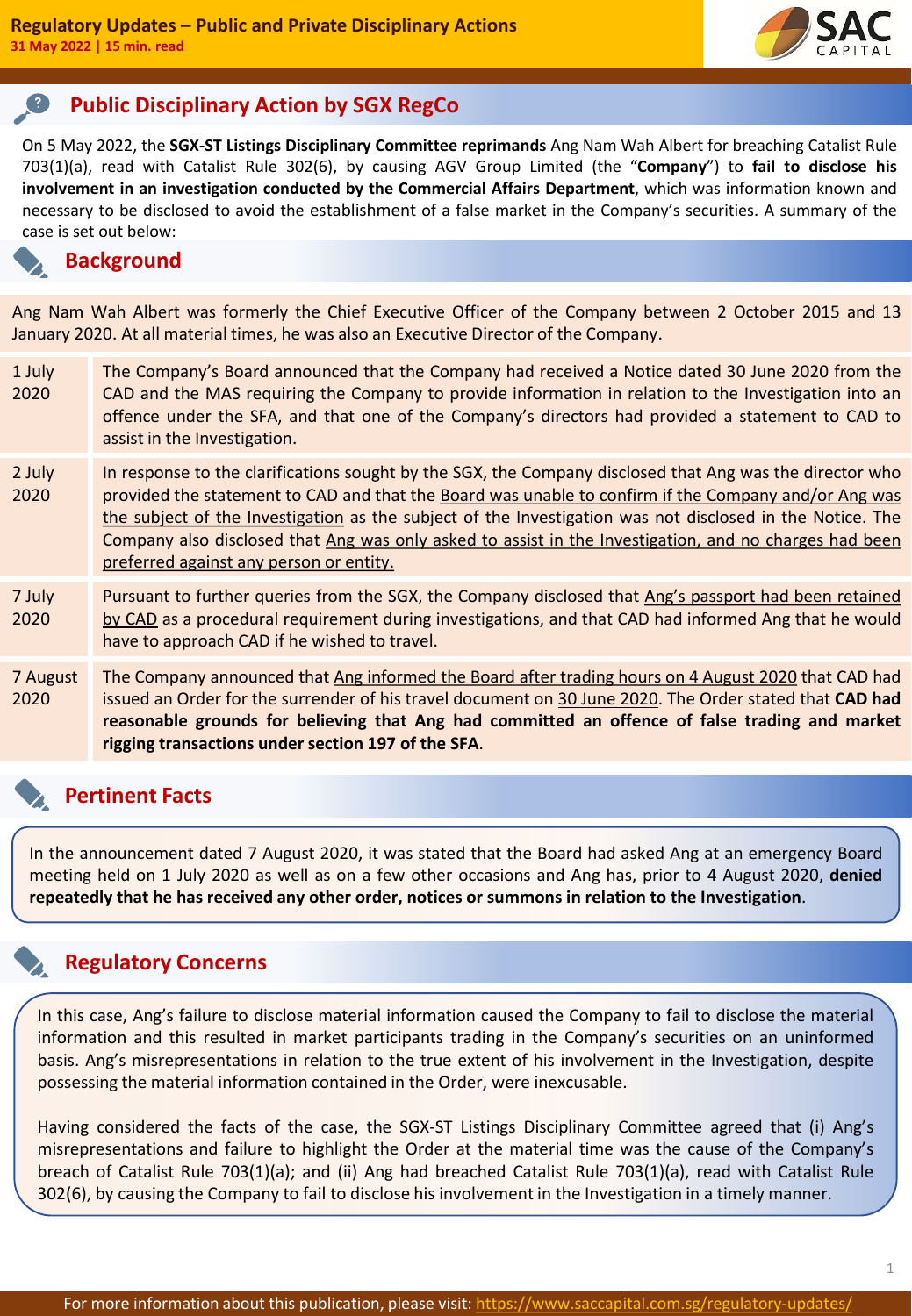

# **Private Disciplinary Actions by SGX RegCo**

On 18 April 2022, SGX RegCo has published some case studies highlighting common pitfalls and providing insights on the areas of non-compliance with the listing rules. Stakeholders can use these case studies as a guide on how to avoid similar incidents of non-compliance in future.

# **Shareholders' Approval on Significant Transaction**

## **Issues and Concerns**

The Company entered into two separate transactions to dispose of its assets to the same purchaser without seeking shareholders' approval for the disposals.

As both disposals were made to the same purchaser within a 12-month period, they should be aggregated as if they were one transaction in determining whether the transaction falls under which category of Rule 1004. The relative figures of the aggregated disposals computed on the bases of Rule 1006(a) and (c) exceeded 20%.

However, **the Company classified the second disposal as a discloseable transaction** on the basis that it was distinct and separate from the first disposal and did not obtain shareholders' prior approval. The Company had therefore breached Mainboard Rule 1014(2).

SGX's investigations revealed that the relevant directors had failed to consider Mainboard Rule 1005 and viewed the disposals to be separate and distinct.

## *SGX Decision*

Having considered that the disposals pertained to the Group's loss-making business as well as the limited market impact as a result of the rule breaches, SGX took private disciplinary actions against the **Company**, the **relevant Board** and the **relevant director** for breaching Mainboard Rule 1014(2).

**Mainboard Rule 1005** stipulated that in determining the classification of transactions under Chapter 10, the SGX may aggregate separate transactions completed within the last 12 months and treat them as if they were one transaction.

# **Non-Disclosure of Conflict of Interest**

#### *SGX Decision*

Having considered that the limited market impact as a result of the rule breaches, SGX took private disciplinary actions against the **Company**, the **relevant Board** and the **relevant director** for breaching Mainboard Rule 704(7)(a), read in conjunction with Appendix 7.4.1.

## **Issues and Concerns**

The Company announced the appointment of an independent director. Concurrent with, and on the same day of, the appointment, a private entity, which the independent director was the sole shareholder and director of, entered into a 24-month consultancy agreement with the Company for a significant amount of fee.

Notwithstanding the execution of the consultancy agreement, the announcement of the independent director's appointment stated that the director did not have any conflict of interest with the Company and there was no mention of the consultancy agreement.

Accordingly, the Company had breached Mainboard Rule 704(7)(a) read with Appendix 7.4.1, by failing to disclose the consultancy agreement as the newly appointed independent director's conflict of interest with the Company and the Board's assessment of the director's independence in light of the consultancy agreement.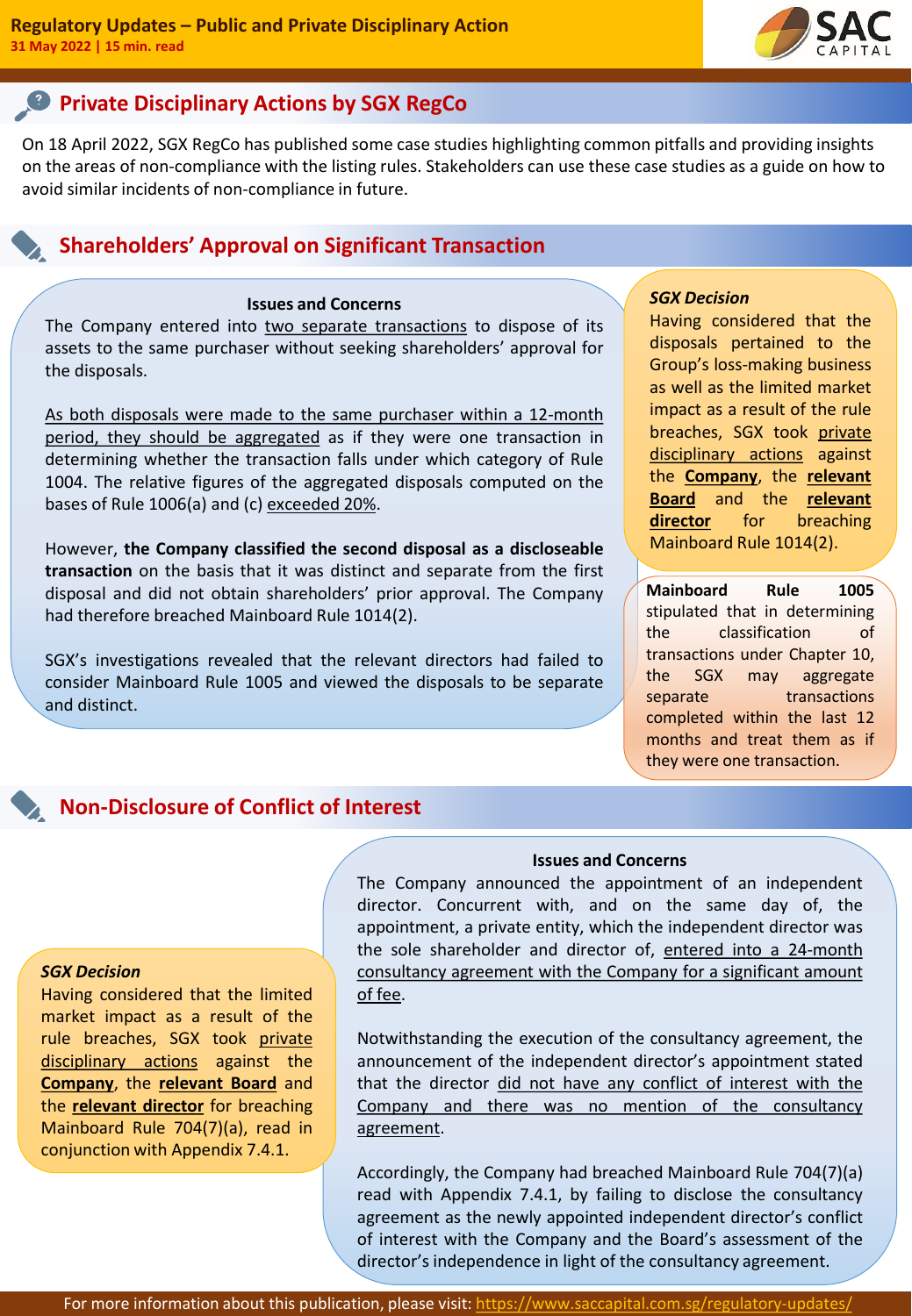# **Non-Disclosure on Past Investigation**

#### **Issues and Concerns**

The Company was the subject of a past investigation and the reelected directors were directors of the Company at the time of investigation. Notwithstanding so, the Company and re-elected directors provided negative confirmations to the relevant question when disclosing the information required under Appendix 7.4.1 in its annual report. Accordingly, the information required under Appendix 7.4.1 on the re-elected directors were inaccurate.

#### *SGX Decision*

The Company has announced the investigation during the material time as well as reported in other section of the same annual report. There was therefore insufficient evidence of dishonest concealment by the Company and the re-elected directors. SGX therefore took private disciplinary actions against the **Company** and the **relevant directors** for breaching Mainboard Rule 703(4)(a) read in conjunction with paragraph 25(a) of Appendix 7.1.

**Mainboard Rule, Appendix 7.4.1(j)(iv)** requires the candidate to declare "Whether he has ever, to his knowledge, been concerned with the management or conduct, in Singapore or elsewhere, of the affairs of any entity or business trust which has been investigated for a breach of any law or regulatory requirement that relates to the securities or futures industry in Singapore or elsewhere"

# **Non-Disclosures on Business Relationships**

#### **Issues and Concerns**

At the point of seeking election to the Board, the two directors were directors and shareholders of a company in which a substantial shareholder of the Company had invested into. In this regard, the two directors had an existing relationship with the substantial shareholder. However, the Company's annual report containing the information required under Appendix 7F did not disclose those relationships. SGX's investigations revealed that the directors had promptly disclosed the relationship to the Board and Registered Professional. However, the information was negligently omitted from the announcements.

Accordingly, the Company had breached Catalist Rule 703(4)(a), read in conjunction with paragraph 27(a) of Appendix 7A, and the elections of the directors were based on inaccurate disclosure by the Company.

#### *SGX Decision*

Taking into consideration the circumstances surrounding the breach and the low level of culpability of the involved parties, SGX took private disciplinary actions against the **Company**, the **Board** and the **relevant directors** for the inaccurate disclosure in the directors' appointment announcement, and against the **Sponsor** and **Registered Professional** of the Company.

3

| 720(5)    | To provide information as set out in Appendix 7F which requires the candidate to declare "Any<br>relationship (including immediate family relationships) with any existing director, existing executive<br>officer, the issuer and/or substantial shareholder of the listed issuer or of any of its principal<br>subsidiaries". |
|-----------|---------------------------------------------------------------------------------------------------------------------------------------------------------------------------------------------------------------------------------------------------------------------------------------------------------------------------------|
| 703(4)(a) | To observe the Corporate Disclosure Policy set out in Appendix 7A, of which Paragraph 27(a) states that<br>each announcement must be factual, clear, and succinct.                                                                                                                                                              |
| 226(2)(b) | Sponsor to review review all documents to be released by the issuer to shareholders or to the market<br>before release, to ensure that the issuer is in compliance with the Rules and makes proper disclosure.                                                                                                                  |
| 229(2)    | Registered professional to exercise skill, care and diligence and comply with the applicable rules when<br>carrying out the duties and obligations of the sponsor.                                                                                                                                                              |

### *Catalist Rules Breaches*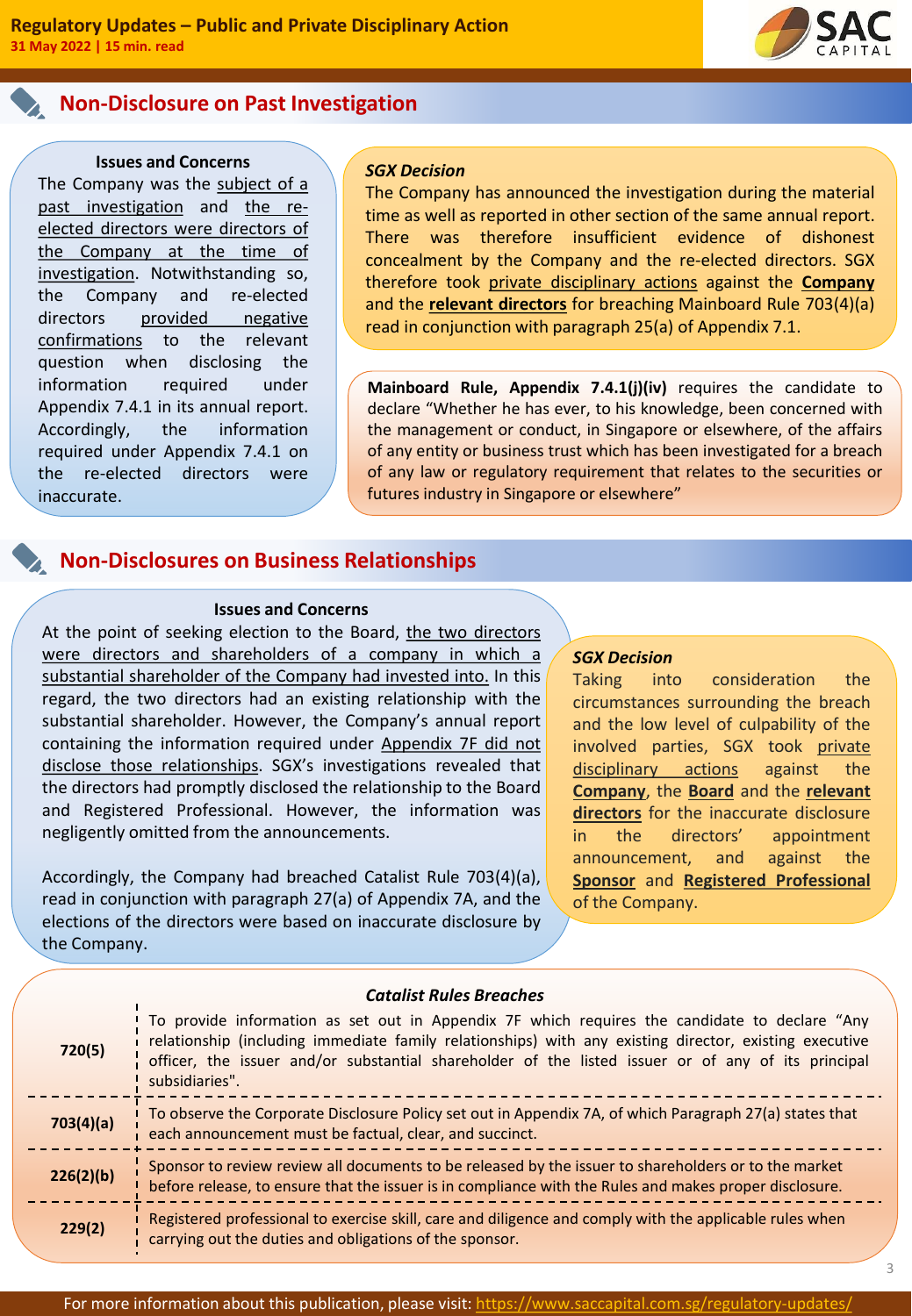# **Share Buyback**



### *SGX Decision*

Taking into consideration the circumstances surrounding the breach and the clean compliance track record of the Company, SGX took private disciplinary actions against the **Company**, the **Board** and the **relevant director**.

## **Issues and Concerns**

A director executed share buyback transactions, on behalf of the Company, at prices that were above the Permissible Price Limit. There was no announcement on the share buyback transactions as required under Catalist Rule 871. In response to the Exchange's trading query, the Company disclosed that it had executed share buyback transactions at prices above Permissible Price Limit. Few days later, the Company issued a clarification announcement stating that the share buyback transactions had been unwound.

SGX's investigation revealed that the Company did not have sufficient procedures in place to ensure compliance with the share buyback requirements.

| <b>Catalist Rules Breaches</b> |                                                                                                                                                                                          |
|--------------------------------|------------------------------------------------------------------------------------------------------------------------------------------------------------------------------------------|
| 869                            | an issuer may only purchase shares by way of a market acquisition at a price which is not more than 5%<br>above the average closing market price.                                        |
| 871                            | an issuer to announce any share buyback in the case of a market acquisition, by 9.00 am on the market<br>day following the day on which it purchased shares.                             |
| 719(1)                         | an issuer to have adequate and effective systems of internal controls (including financial, operational,<br>compliance and information technology controls) and risk management systems. |

# **Lack of Member in the Audit Committee**

## **Issues and Concerns**

Following the resignation of a director, the Company's audit committee did not have a minimum of three members and the audit committee was only re-constituted 11 months later. The Company did not make any application to the Exchange for time extension to fill the vacancy in the audit committee.

## *SGX Decision*

SGX took private disciplinary actions against the **Company** and the **Board** for breaching Catalist Rule 704(7).

Catalist Rule 704(7) stipulates, among others, that in the event of any retirement or resignation which renders the audit committee unable to meet the minimum number (not less than three), the issuer should endeavour to fill the vacancy within *two months, but in any case, not later than three months.*

# **Late Release of Sustainability Report**

## **Issues and Concerns**

The Company was late in issuing its sustainability report and failed to seek SGX's approval for time extension to comply with the listing rule.

SGX's investigations revealed that the Company did not take reasonable steps to ensure that it complied with the disclosure requirements under Mainboard Rule 711A.

### *SGX Decision*

SGX took private disciplinary actions against the **Company** and the **Board** for breaching Mainboard Rule 711A.

> **Mainboard Rule 711A** stipulates that an issuer must issue a sustainability report for its financial year, no later than five (5) months after the end of the financial year.

For more information about this publication, please visit: https://www.saccapital.com